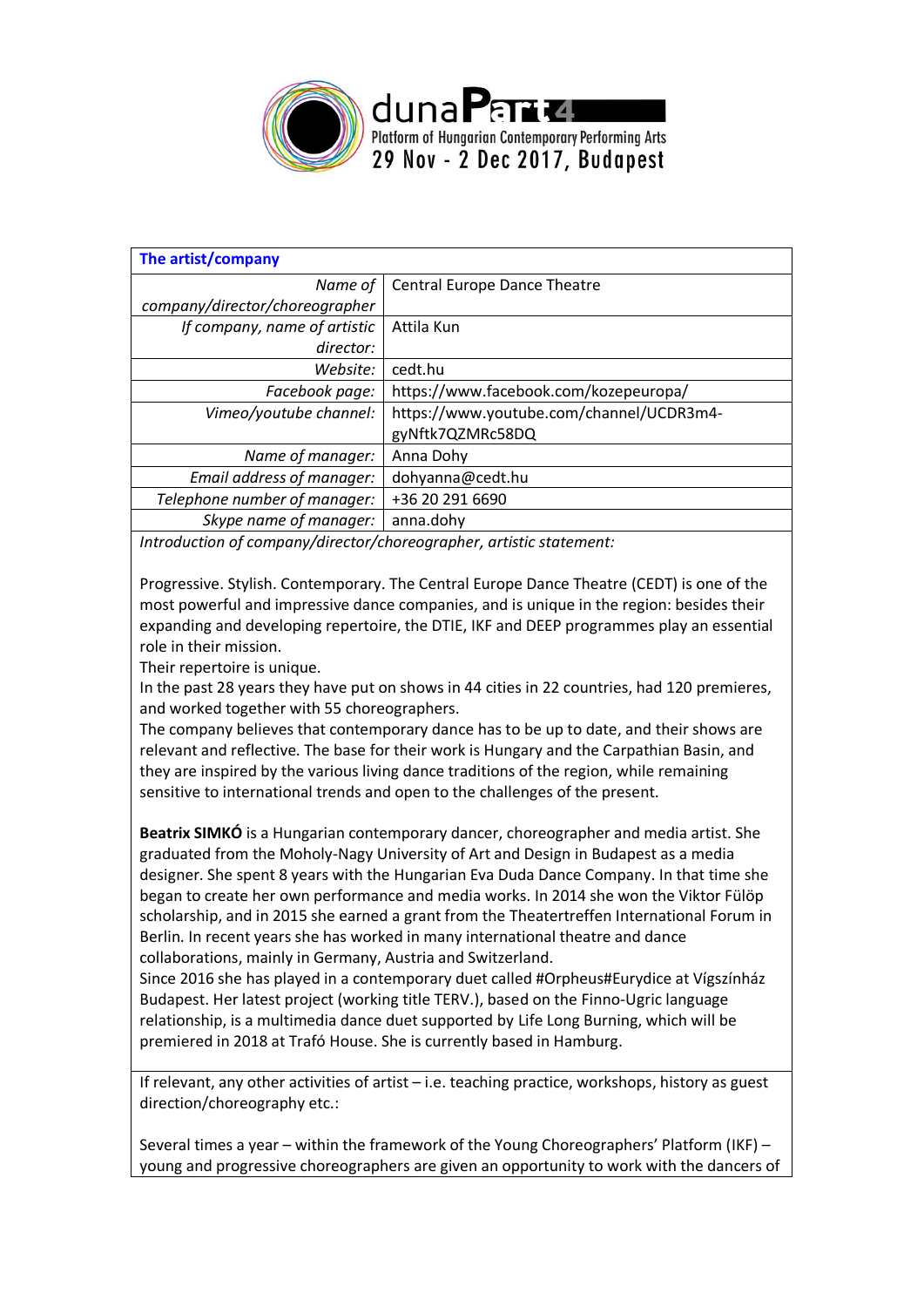

CEDT, bringing together exceptional professionalism and the untainted imagination of youth. In this way, something new, original and unusual is created year by year. Courage is welcomed – even if not every experiment is a success story – and everyone involved can learn immensely from these projects. Beatrix Simkó created her latest show within the framework of the IKF program 2017.

| <b>Production in the dunaPart selection:</b> |                                                      |  |  |  |
|----------------------------------------------|------------------------------------------------------|--|--|--|
| Title of production:                         | Circul <sub>8</sub>                                  |  |  |  |
| Year and place of premiere:                  | 2017. Budapest, Bethlen Téri Színház                 |  |  |  |
| Length:                                      | 20 min                                               |  |  |  |
| Cast, creative team:                         | Choreographer: Beatrix Simkó                         |  |  |  |
|                                              | Design: Dániel Dömölky                               |  |  |  |
|                                              | <b>Music: Levente Boros</b>                          |  |  |  |
|                                              | Dancers: László Mádi, Mariann Hargitai, Adrienn      |  |  |  |
|                                              | Horváth, Zsanett Jakab, Péter Kovács, Bettina Dunai, |  |  |  |
|                                              | Csaba Mátyás Nagy, Csongor Füzesi                    |  |  |  |
| Link to the trailer:                         | https://vimeo.com/234536424                          |  |  |  |
| Link to the full length recording-           | https://www.youtube.com/watch?v=rAj0GLXqI08          |  |  |  |
| with password if applicable:                 |                                                      |  |  |  |
| Coproducers:                                 | <b>Bethlen Theatre</b>                               |  |  |  |
| Supporters:                                  | <b>Bethlen Theatre</b>                               |  |  |  |
| Number of performers:                        | 9                                                    |  |  |  |
| Total number of people on tour:              | 13                                                   |  |  |  |
| <b>Basic technical requirements</b>          |                                                      |  |  |  |
| Size of stage (width x depth x height)       | 10x10x5                                              |  |  |  |
| Scale of venue (small/medium/large)          | medium                                               |  |  |  |
| Length of setup and strike:                  | 5h and 1h                                            |  |  |  |
| Any particular technical requirement:        |                                                      |  |  |  |

*Synopsis/Description of performance:*

The concept of Circul8 was inspired by Samuel Beckett's dramas without text. I was searching for certain movement schemas and patterns in order to reduce them and vary them with different characters moving through space.

Through repetition and highly constructed movements, the goal was to find new structures built on everyday gestures, resulting in a conceptual dance vocabulary.

Repetition is a recurrent element in my recent works – this time I was interested in working with multiple dancers to observe the connections and links created by the choreography. Beyond my attention to the strict structure of choreography I was looking for a diverse movement language, which relied greatly on everyday movements but nevertheless built up into a contemporary dance piece.

*Review extracts with links:*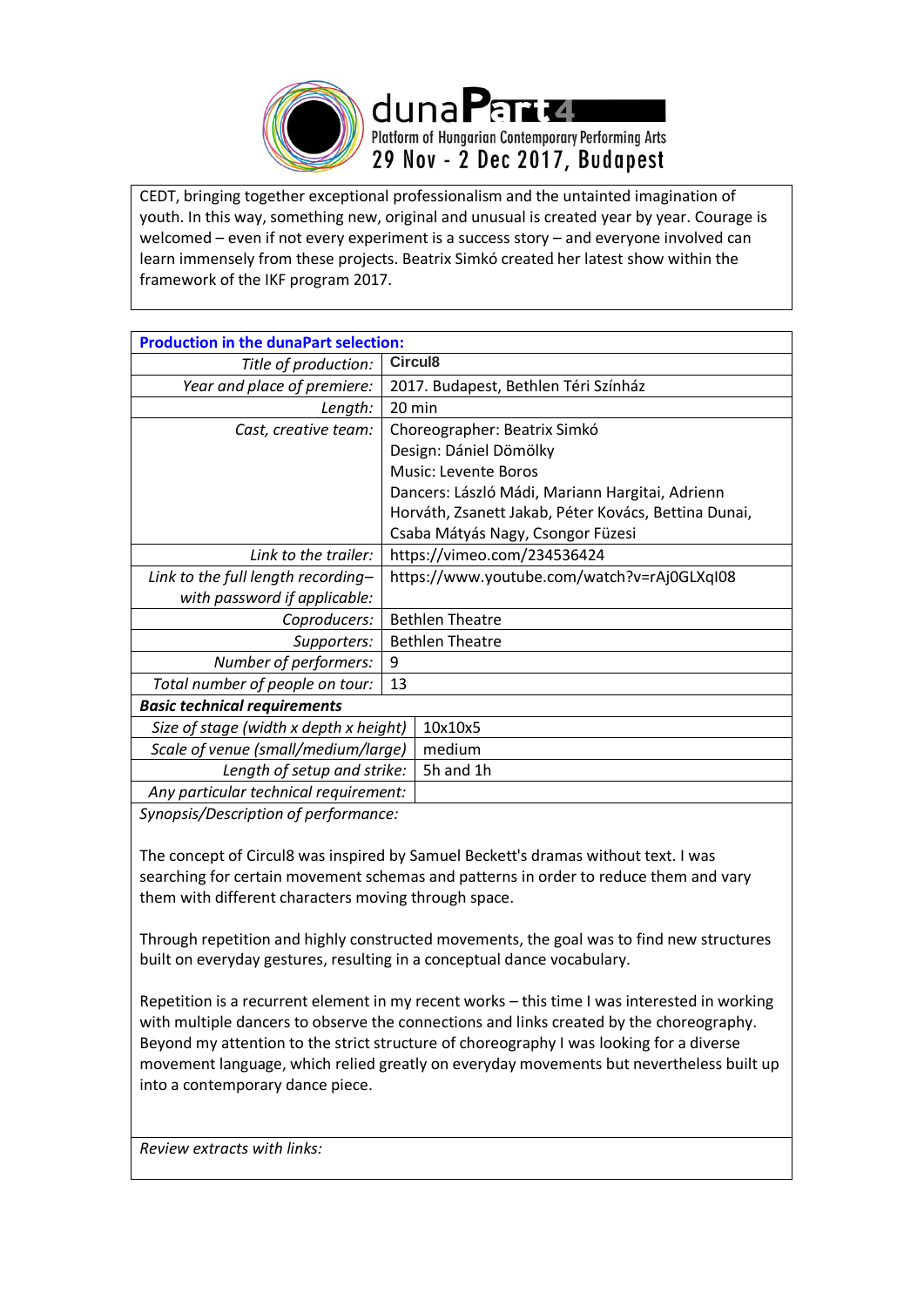

Platform of Hungarian Contemporary Performing Arts 29 Nov - 2 Dec 2017, Budapest

| "The dancers' performance is both frustrating and beautiful. Self-discipline and self-control, |                                             |  |  |  |
|------------------------------------------------------------------------------------------------|---------------------------------------------|--|--|--|
| the heartbreaking success of breaking down the individual." Viktória Pintér                    |                                             |  |  |  |
| Other productions currently on tour No 1:                                                      |                                             |  |  |  |
| Title of production:                                                                           | Lilith                                      |  |  |  |
| Year and place of premiere:                                                                    | 2017, Budapest, Bethlen Theatre             |  |  |  |
| Length:                                                                                        | 30 min                                      |  |  |  |
| Cast, creative team:                                                                           | Choreographer: Csaba Molnár                 |  |  |  |
|                                                                                                | Dancer: Zsanett Jakab                       |  |  |  |
|                                                                                                | Scene: Csaba Molnár                         |  |  |  |
|                                                                                                | Light: Zoltán Zogarasi                      |  |  |  |
| Link to the trailer:                                                                           | https://www.youtube.com/watch?v=Qle09ZOTs90 |  |  |  |
| Link to the full length recording-                                                             | https://vimeo.com/231605053                 |  |  |  |
| with password if applicable:                                                                   | karcoklilith                                |  |  |  |
| Supporters:                                                                                    | Bethlen Theatre, Budapest                   |  |  |  |
| Number of performers:                                                                          | $\mathbf{1}$                                |  |  |  |
| Total number of people on tour:                                                                | 4                                           |  |  |  |
| <b>Basic technical requirements</b>                                                            |                                             |  |  |  |
| Size of stage (width x depth x height)                                                         | 10x10x5 m                                   |  |  |  |
| Scale of venue (small/medium/large)                                                            | medium                                      |  |  |  |
| Length of setup and strike:                                                                    | 5h and 1h                                   |  |  |  |
| Any particular technical requirement:                                                          |                                             |  |  |  |
| Synopsis/Description of performance:                                                           |                                             |  |  |  |

A man - woman - dancer stands in the empty space defined by the walls of the theater. Patiently looking forward to the spectators while they find their seats, so she can begin her revelation. His body and personality serve as a medium through which he opens up to a collective information channel.

She portrays pictures, feelings, emotions, concrete thoughts, opinions, problems from the information flow of the accumulated and undisturbed chaos of the past, the present and the future. She does not form an explicit, unanimous opinion, but she shows options and possible solutions. Like the ancient and controversial character of "Lilith," which has a wide range of interpretations: a female demon, an old sumer goddess, a goddess of the high altitudes' winds and a witch.

He symbolizes the learned, strong woman, and she is also the symbol of emancipation.

*Reviews:*

*"Lilith is the top level of illusions. Avalanche of metamorphoses, in a dozen chapters." Csaba Králl*

*"Jakab Zsanett shows as the a cultist figure of the Japanese (pop)culture, including the Jhorror. She is among other things a supernatural girl/woman trapped between the two worlds, a revengeful jumbo, an erotic robot, a cyber domina, a discrete bride, a Virgin Mary irradiated by a crystal-white divine light, a dervish in trance, a mother with a baby, and a terrorist." Krisztina Horeczky*

**Other production currently on tour No 2:**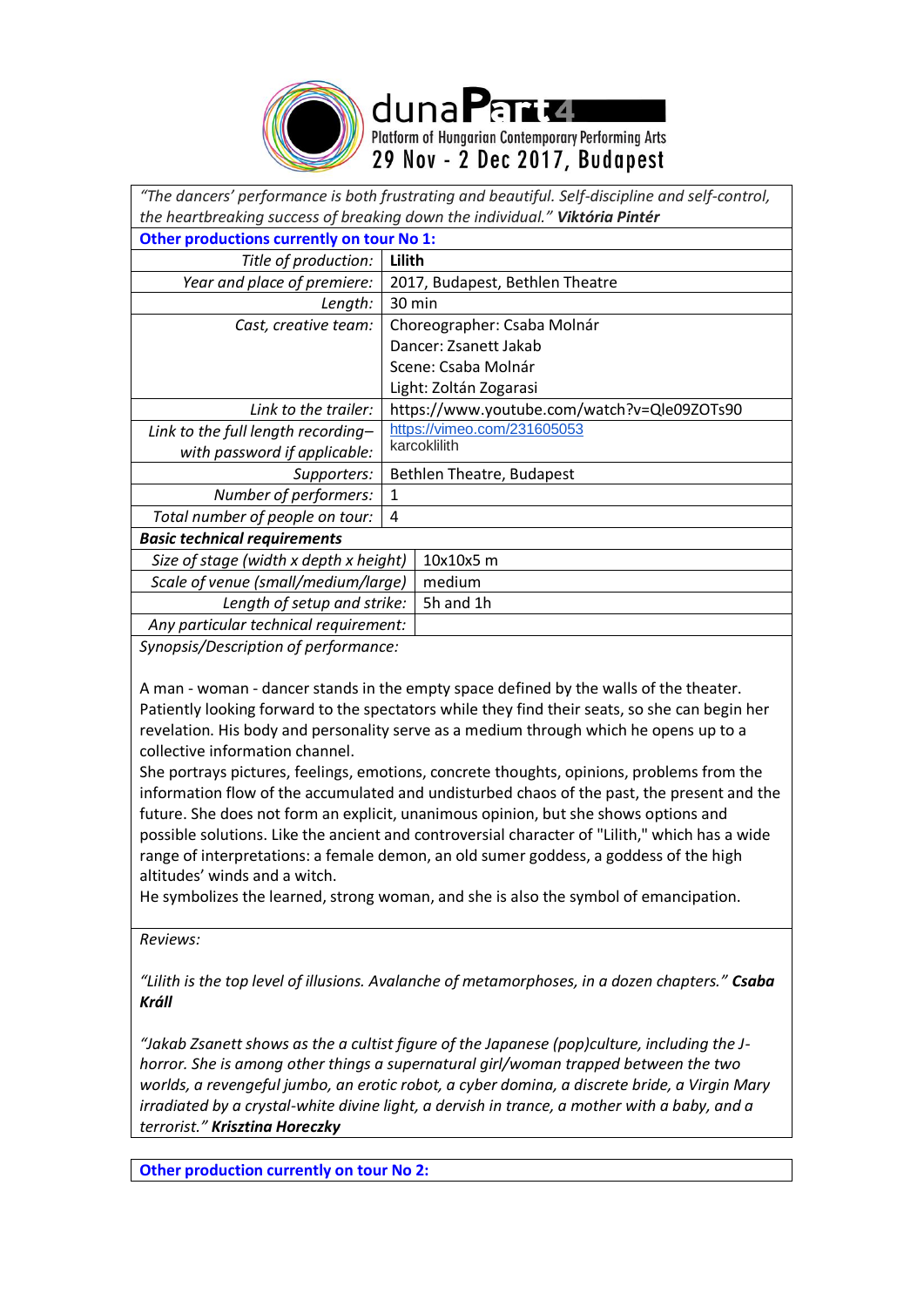

duna Part 4 Platform of Hungarian Contemporary Performing Arts 29 Nov - 2 Dec 2017, Budapest

*Title of production:* **InSoundOut** *Year and place of premiere:* 2017, Budapest, Bethlen Téri Színház *Length:* 30 min *Place of premiere:* Budapest *Cast, creative team:* | Choreographer: Máté Mészáros Dancer: László Mádi Light: Máté Mészáros, Zoltán Fogarasi Scene: Máté Mészáros Music: László Mádi *Link to the trailer:* https://youtu.be/CmwZKxZF2qo *Link to the full length recording– with password if applicable:*  <https://vimeo.com/231603977> karcokinsoundout *Supporters:* | Bethlen Theatre *Number of performers:* 1 *Total number of people on tour:* 4 *Basic technical requirements Size of stage (width x depth x height)* 10x10x5 *Scale of venue (small/medium/large)* small *Length of setup and strike:* 5h and 1h *Any particular technical requirement:*

*Synopsis/Description of performance:*

What does a dancer do when there is no dance? The experience of the show is transfered to the audience by the dancer, whom is the "medium" for acsessing the phisical and musical expression of the piece.

After graduating from the Hungarian Dance Academy, Máté Mészáros spent a few years at the Szeged Contemporary Ballet working with Tamás Juronics. Leaving the country he later worked with the most reputed choreographers in Europe: Ohad Naharin, Wim Vandekeybus, Sharon Eyal, Amanda Miller, Roberto Galvan, Myriam Naisy, Robin Orlin. He has been a member of Ultima Vez for 6 years and assistant to Wim Vandekeybus. In 2010 he started to create his own works. Máté Mészároshas choreographed for several hungarian companies (PR-Evolution, Eva Duda dance company, Central Europe Dance Theater) and for Bremen Dance Theater (Germany). Currently, Máté Mészáros is touring his works HINOKI 2.0 and NEXTtoME and gives workshops internationally. He is also part of new creations as a performer in several international productions. In November 2017 Mate will present his new work in collaboration with Trafo (Budapest) and SIN Arts center.

*Reviews:*

*"…as if we were to fall into a high-tech Zen Buddhist temple" Krisztina Horeczky*

*"one of the most productive and most vibrant projects of the company" Csaba Králl*

| <b>Future productions:</b> |                                       |
|----------------------------|---------------------------------------|
|                            | (Working) title of   King of Titmouse |